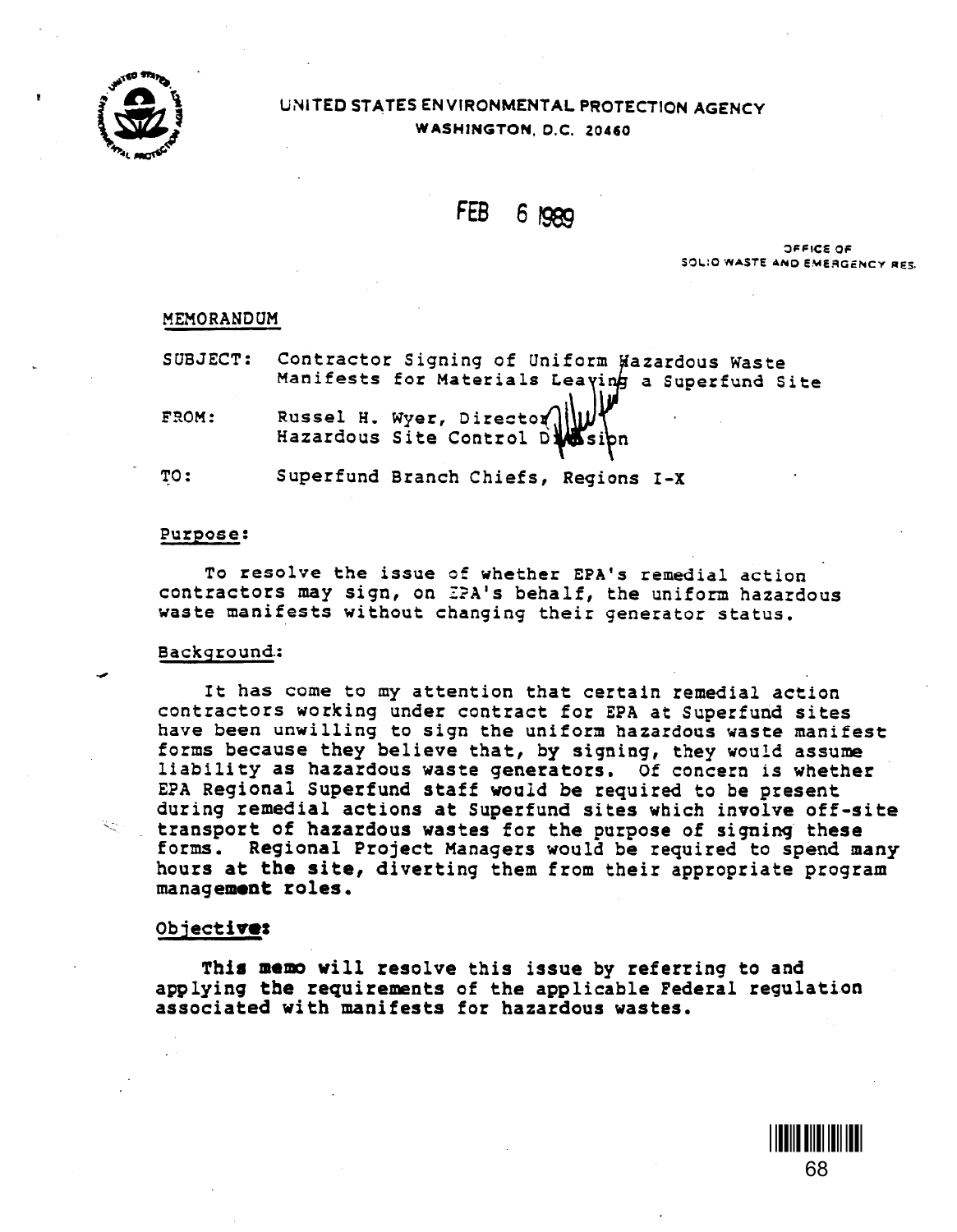# Implementation:

The applicable Federal regulation associated with this issue is 40 CFR 262, Appendix, Uniform Hazardous Waste Manifest Instructions, Item 16; it describes the uniform hazardous waste manifest certification requirements which are applicable to shipments of hazardous waste from TSD facilities. This instruction makes clear that generators may have contractors act on their behalf in signing the manifest forms. Specifically, the instruction says, "Generators may preprint the words, 'on behalf of' in the signature block or may hand write this statement in the signature block prior to signing the generator certifications." As explained in the Federal Register Notice on October 1, 1986 (51 Fed. Reg. 35192), EPA did not intend to impose personal liability on the individual who actually signs -the certification. Further, EPA clarified that "employees or other individuals may sign.the manifest certification for a generator who is a legal entity, such as a corporation". This statement makes clear that the generator may agree with persons on-site to sign for the generator, so long as the signor has clear authority from the generator to do so.

Thus, under the Federal regulations, contractors hired by EPA to perform on-site remedial actions who initiate the off-site shipment of hazardous wastes (such as on-site excavation, <sup>A</sup>dewatering, and packaging of contaminated soils) may sign the manifests for EPA after receiving clear authority from the EPA Regional office to do so, and after writing the phrase "On behalf of the United States Environmental Protection Agency" or "U.S. E.P.A." in the signature block of the manifest. Contractors acting on behalf of EPA in this situation at Superfund sites do not become generators by signing the manifest (although they might be generators for other reasons). They would merely be -x.: performing a technical confirmation function for EPA in signing perrorming a cecn<br>.the manifest form

For remedial actions when EPA provides the contracting mechanism (this excludes Corps of Engineers projects) through REM mechanism (chis excludes corps or engineers projects) thro or ARCS, we should now use EPA contractors to sign manifests after writing in the phrase "On behalf of the United States<br>Environmental Protection Agency" in the signature block. For Environmental Protection Agency" in the signature block. this type of remedial action contracting, the architect/engineer firms that hold the prime contracts with EPA are the appropriate construction managers for these projects and should provide the individuals to sign the manifest. Be advised that you must give clear and specific authority in writing to the EPA contractors<br>for each project to sign the manifests on behalf of the Agency.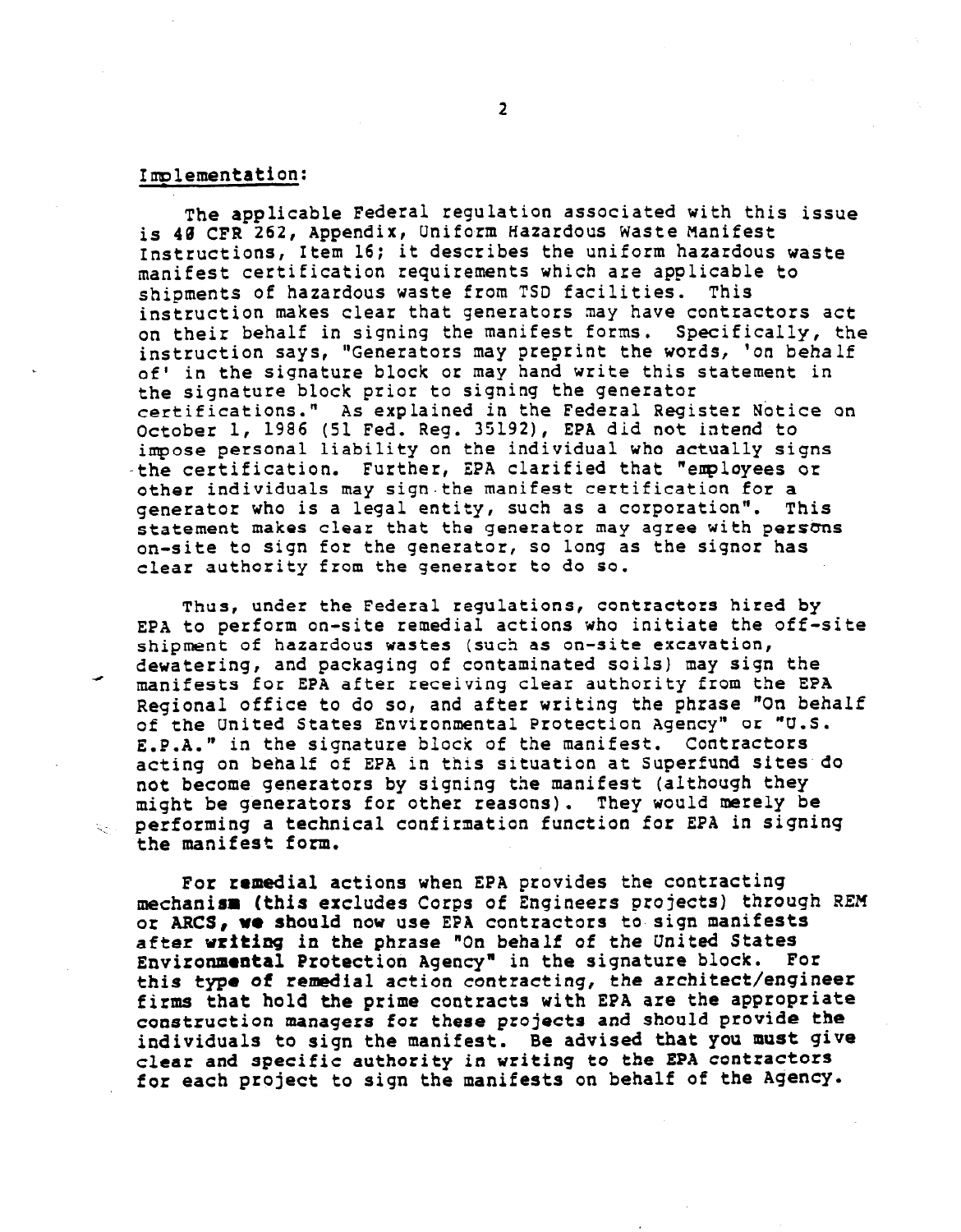Regulation of this matter by RCRA authorized States may differ from EPA'S. The Contractor or the Regional office should determine whether State regulations require EPA to be on-site. Please advise me whenever the Region believes State rules limit<br>our use of contractors to sign manifests. We will request our use of contractors of General Counsel in clarifying the matter.

Please contact John J. Smith, Chief, Remedial Action and Contracts Section at FTS: 382-7996, if there are any further questions regarding this issue.

CC: J. Bill Hanson, Chief, SPGB/HSCD/OERR James Vickery, Chief, RPRB/HSCD/OERR Harold J. Snyder Jr., Chief, DCMB/HSCD/OERR Murray Newton, Chief, SLCB/HSCD/OERR Walter Johnson, Acting Chief, RPAS/HSCD/OERR Diane Regas, OGC

 $\sum_{i=1}^n \epsilon_i$